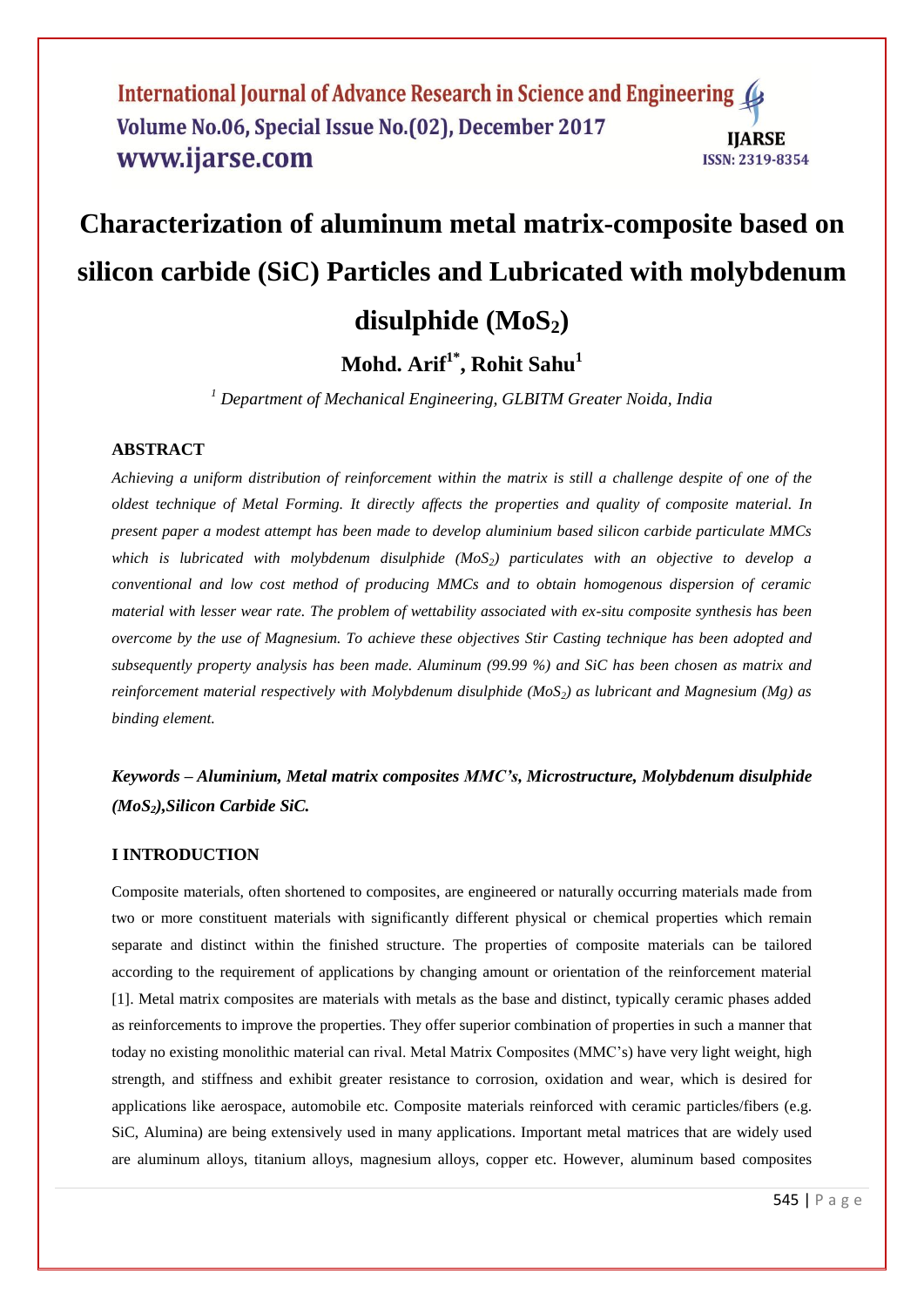have found wide applications in aerospace and automotive industry due to their light weight, high strength, low cost (as it is the 3<sup>rd</sup> most abundant element found in earth crust), and sufficient mechanical strength. Aluminum is the most popular matrix for metal matrix composites because of its low density, low cost, its capability to be strengthened by precipitation, good corrosion resistance, and high thermal and electrical conductivity etc. In metal matrix composites [2, 3]. Generally, matrix is usually a ductile or tough material while reinforcing materials are strong with low densities. If the composite is designed and fabricated correctly, it combines the strength of the reinforcement with the toughness of the matrix to achieve a combination of desirable properties not available in any single conventional material. The various possible strengthening mechanisms include i) load transfer mechanism ii) matrix strengthening due to grain size reduction iii) increase in dislocation density due to geometrical and thermal mismatch [4]. Reinforcement of aluminum alloys with SiC has generally been observed to improve wear and abrasion resistance. It was observed that SiC reinforcement along with incorporation of solid lubricants (like Molybdenum disulphide, graphite, etc) enhanced the wear performance of Al composites. Several materials with lamellar structure result low values of friction under certain conditions, and are therefore of interest as solid lubricants. Molybdenum disulphide  $(MoS<sub>2</sub>)$  is a good lubricant characterized by its hexagonal structure [5, 6]. The use of MoS<sub>2</sub> at high temperature is limited by decomposition or oxidation in air [6, 7]. Main problem encountered in ex-situ self-lubricating composites is poor wettability and non-uniform distribution of reinforcement as reported in may studies. To overcome this difficulty Magnesium or its alloys have been used as a binding element. In stir casting different process variables like holding temperature, stirring speed, heating rate etc. may affect the properties of composites.

# **II EXPERIMENTATION**

#### **2.1 Material and Setup**

The raw materials used for synthesis of composites are 99% pure Aluminum (Al) ., Silicon carbide (SiC) powder of 99% purity with average size particle of 25μm and 99% pure molybdenum disulphide (MoS2) powder of 25 μm average particle size.

#### **2.2 Experimental Set-up for Synthesis of Composites**

Setup for Stir casting was made to cast the Matrix, in which a threaded arrangement was made and the integrated with the electric furnace. The induction furnace whose upper limit temperature was fixed at 1100̊C surrounded with electric coil inserted in muffle from three sides was used as the heating source. The stirrer used here was made of mild steel bar integrated with electric motor whose speed can be varied from 200 to 600 rpm by the speed controller. The melting was carried out in a clay-graphite crucible placed inside the resistance furnace. An induction resistance furnace with temperature regulator cum indicator was utilized for synthesis of aluminum metal matrix composites. Silicon Carbide (SiC) powder of average particle size 25μm, 10% of aluminium weight was used for casting of Al/SiC MMCs by melt-stir technique. In another casting 4% Molybdenum disulphide (MoS2) by weight was mixed to study the effect of solid lubricant on the composite.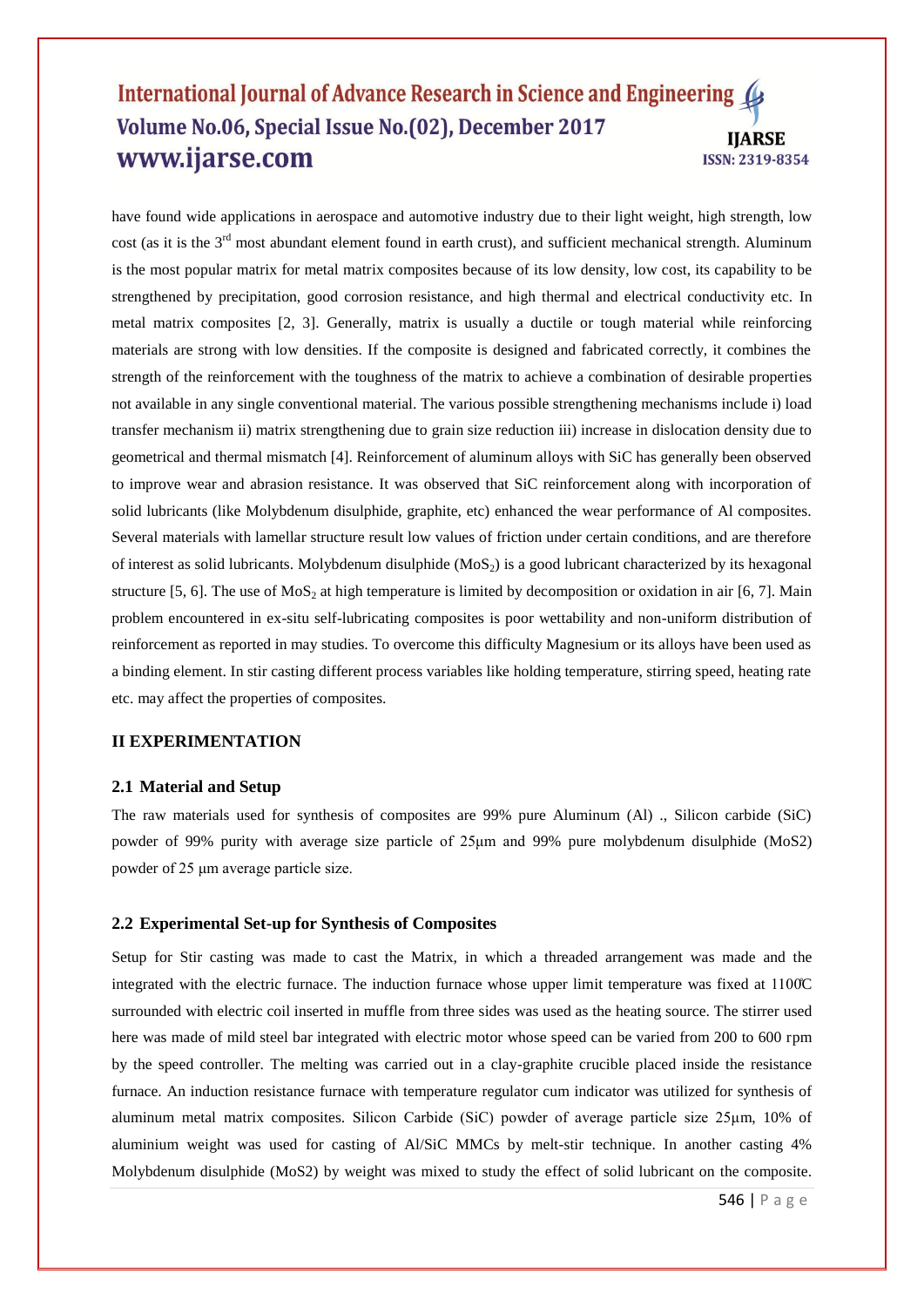Mechanical and tribological properties of the cast MMC are determined to study the effect of solid lubrication. To avoid the problem of poor wettability in composites, 4% Magnesium (Mg) was added which act as binding element.

| S.No.    | weight of pure Al (gm) | weight of $SiC(gm)$ | weight of $MoS2(gm)$ | weight of $Mg$ (gm)      |
|----------|------------------------|---------------------|----------------------|--------------------------|
|          | 550                    |                     |                      |                          |
| <u>.</u> | 520                    |                     | 20.8                 | $\overline{\phantom{a}}$ |
| J.       | 560                    | 56.                 | 22.4                 |                          |

# **Table 1 composition of composites**

SiC particulates were preheated at 400°C for 20 minutes to improve the wetness properties by removing the absorbed hydroxide and other gases. The 520 gm Al was melted at  $700^{\circ}$ C and when the temperature reached  $680^{\circ}$ C then the weighed SiC and MoS<sub>2</sub> was added into the melted Al wrapped by Al-foil with the help of tongs and then waited until the  $700^{\circ}$ C is reached with intermittent stirring. Then it was cooled down to just below the melting temperature to keep the slurry in a semi-solid state. This composite slurry was then stirred for 10 min at 400 rpm average stirring speed. In the final stage of mixing, the furnace temperature was controlled within 700  $\pm$  10. Molds (size 25×35×200mm) made of 5 mm thick steel sheet were preheated to 450°C for 1 hours before pouring the molten Al/SiC -MMC. The prepared permanent mould made of steel sheet utilized for casting of 25mm ×35mm×200mm long bar. Then fabrication of composite was followed by gravity casting. Similar process was adapted for preparing the other composite with addition of solid lubricant molybdenum disulphide  $(MoS<sub>2</sub>)$  and magnesium  $(Mg)$ .

# **2.3 Metallographic Examination**

The microstructure of the entire composite was taken to study the distribution of all phases in the aluminum matrix. Samples were first polished by surface grinder and the surface on which the microstructure is to be taken is made plane. Then, the samples are polished by four grade emery paper of increasing fineness (i.e.-1/0, 2/0, 3/0, 4/0) in such a manner that scratches of previous polishing are removed from the surface for 20 min and washed thoroughly with water. Now, the surface was seen at 10X to see any irregular scratches, if found, was again polished to make surface free from aligned scratches. Then, sample was finally polished to cotton cloth wrapped around a rotating flat disc with the mixture of brass powder and kerosene oil. Then the sample was etched by Keller's reagent which contains 1.5% HCl, 2.5% HNO<sub>3</sub>, and 1% HF, 95% H<sub>2</sub>O for 1 minute and immediately washed thoroughly with water. The sample was mounted over the glass plate and the microstructures are taken by a microscope integrated with the computer on 100X and 200X.

#### **2.4 Hardness Test**

To find the change in the mechanical strength of the composite manufactured, Brinell macro hardness test was carried out on the Brinell Hardness Testing machine. The Brinell scale characterizes the indentation hardness of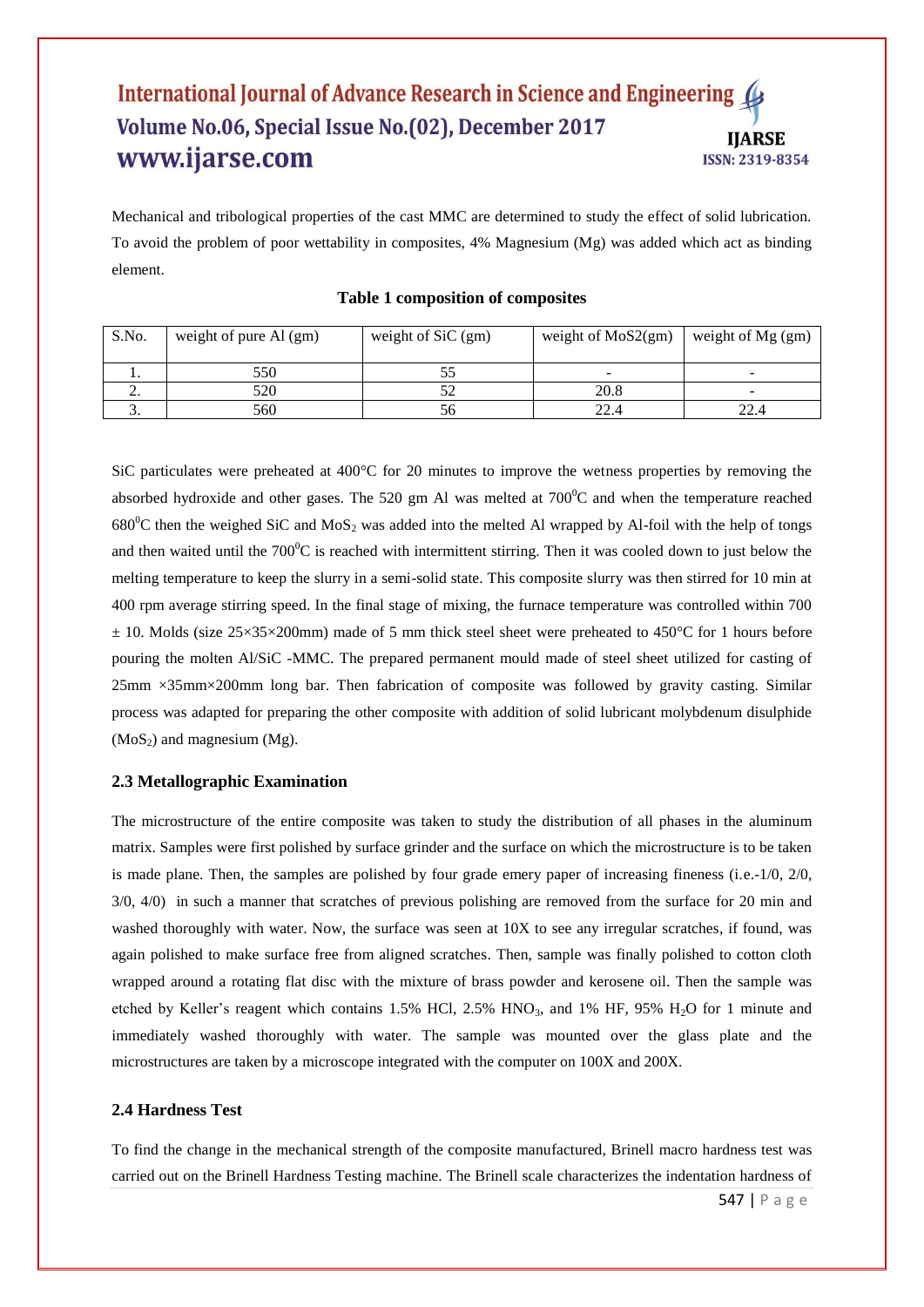materials through the scale of penetration of an indenter. The test uses a 10 millimetres diameter steel ball as an indenter. The load used for the Brinell hardness is 500 kgf and six indentations are taken to the polished samples on plane faces, three on each.The load was applied for 15 seconds and the indented diameter was measured by the portable microscope having the least count of 0.01 mm. The final hardness value of a specimen was estimated by taking the average value of hardness obtained for all six indentations and the same is reported The BHN (Brinell hardness number) is calculated by the following formula

# **BHN= 2P/<sup>Π</sup> D(D-(D<sup>2</sup> – d 2 )^1/2) …………………(1)**

#### Where:

- $P =$  applied force (kgf); 500 kgf in case of Aluminum.
- $D =$  diameter of indenter (mm).
- $d =$  diameter of indentation (mm).

#### **2.5 Tensile Testing**

Tensile testing is a fundamental material science test. Tensile testing has been performed to all the three composites and pure Al at ambient temperature having a standard dimension according to ASTM specification. Tensile strength for each composite was found out by testing three tensile specimens for each percentage of composite and average of all three values is taken as the final value. The tensile tests have been performed on a universal testing machine (**INSTRON-1342)**.The diameter and the gauge length of each specimen are measured prior to and after the tensile test. The ultimate tensile strength of the specimens has been estimated by dividing the maximum tensile force by the initial cross sectional area of the specimens in units of  $MN/m<sup>2</sup>MPa$ . After fracture of the specimen, the increase in gauge length was measured and the engineering fracture strain has been estimated as a change in gauge length per unit initial gauge length.



**Figure 1 (a) Tensile Specimens, (b) Indentation on specimen after hardness test**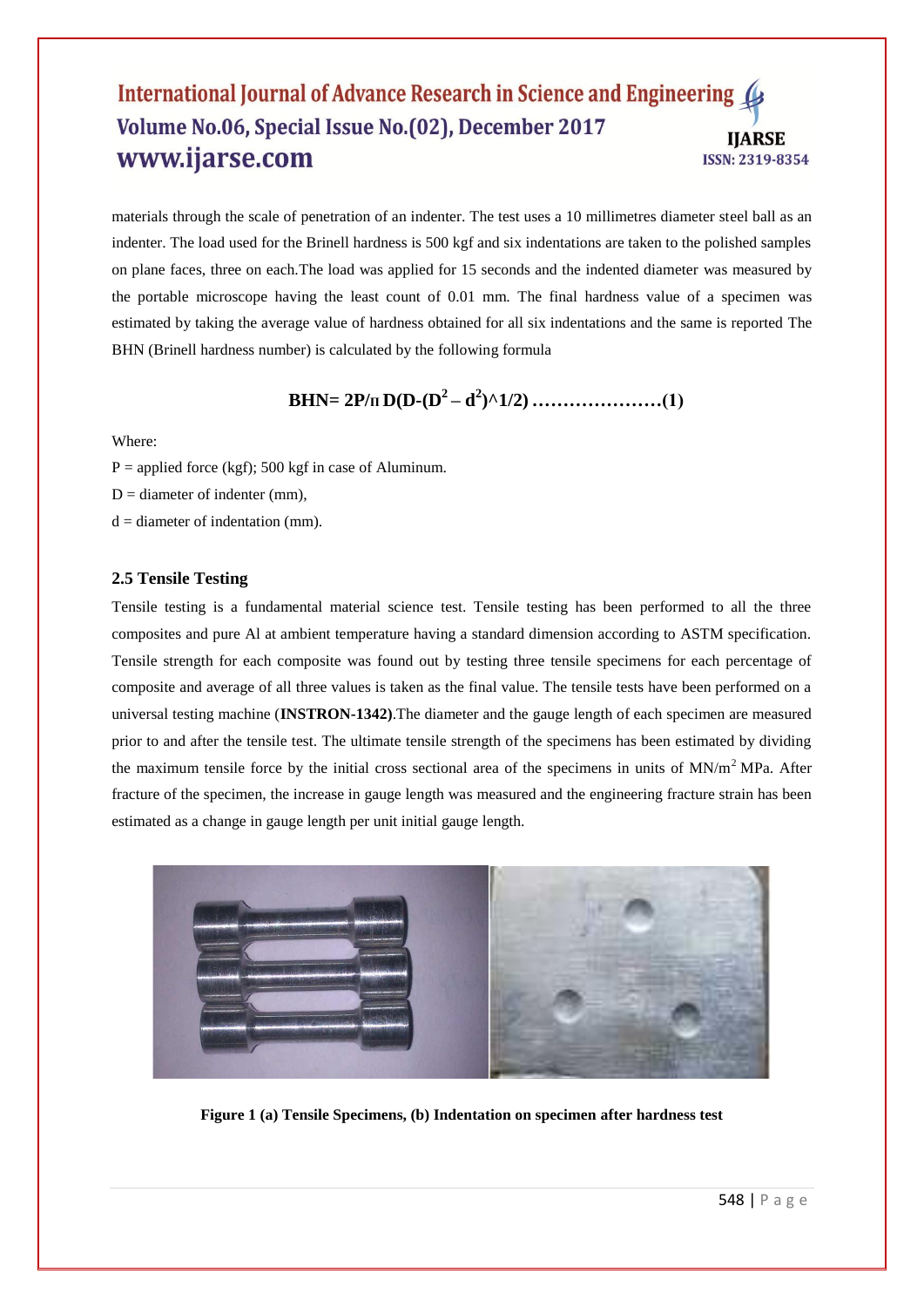# **III RESULT AND DISCUSSION**

The composites synthesized are tested further and microstructural analysis, hardness testing, tensile testing are carried out. The various testing results are discussed below.

# **3.1 Microstructural Characterization**

Figure 2 shows the microstructures of the Al/SiC composite at 100X and 200X obtained by addition of 10% SiC by weight. Microstructure shows the distribution of SiC particles in Al metal matrix uniformly while some of SiC particles get agglomerated to interstices of grain boundaries of aluminum metal matrix and a slight macrosegregation of particles at some places. In present study no porosity was observed. The distribution of SiC is affected by the interfacial bonding and wettability of SiC with molten metal matrix as reported by V.S.Aigbodion [8].



**Figure 2 Optical micrograph of Al+10% SiC composite (a) 100X (b) 200X**

The reinforced SiC particulates are shown by black phase while metal phase is white. SiC reinforcements are shown by arrows.



**Figure 3 Optical micrograph of Al+10% SiC+4%MoS2 composite (a) 100X (b) 200X**

Figure 3 (a) and (b) shows the microstructure of the Al/10%SiC/4%MoS2 composite. The micrographs indicate that the SiC particles and second phase of  $MoS<sub>2</sub>$  particles are uniformly distributed in the matrix through there is poor wettability between reinforcements and metal matrix. SiC particles are black in color while MoS<sub>2</sub> particles are lighter in color which is shown by arrow.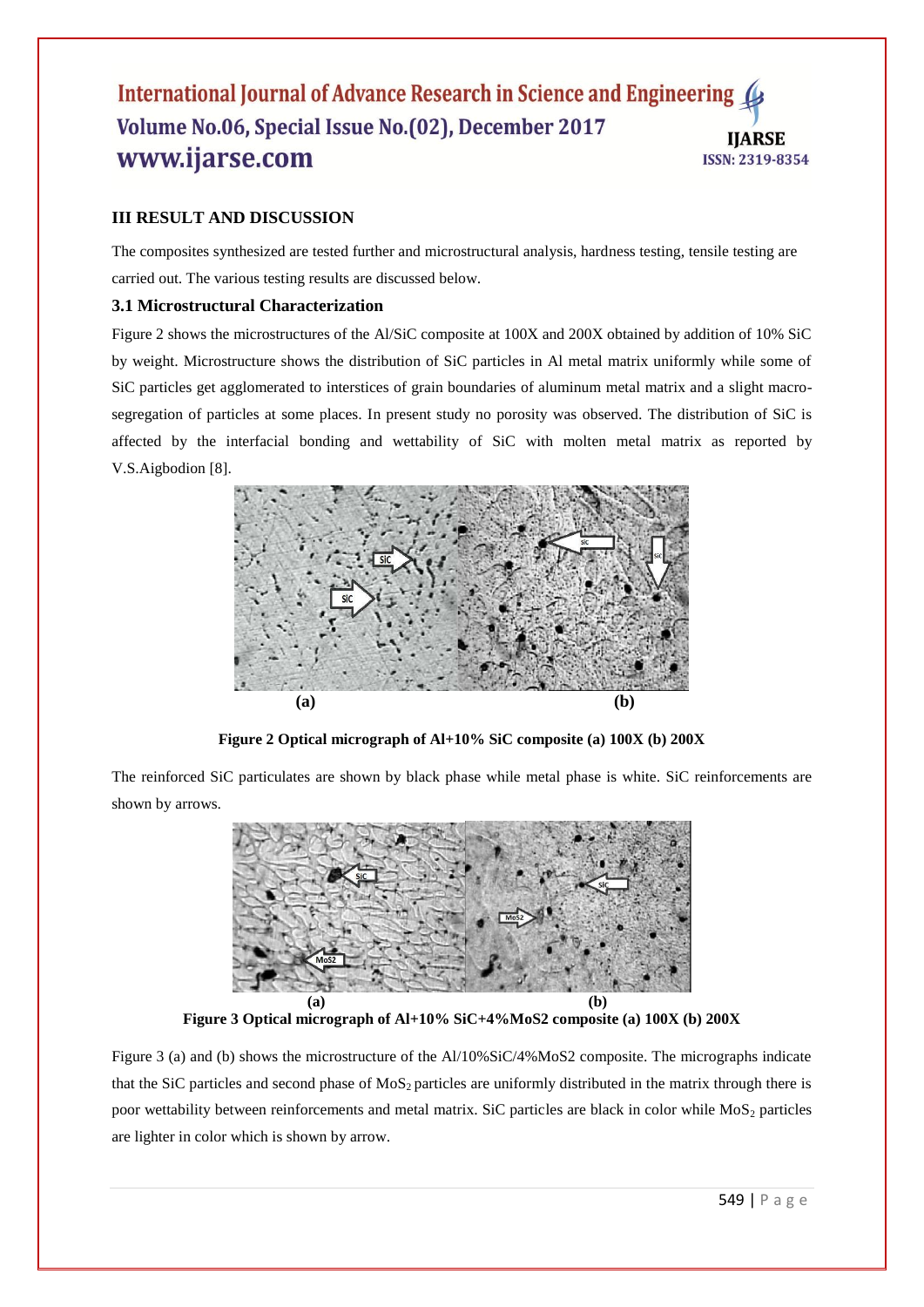

**Figure 4 Optical micrograph of Al+10% SiC+4%MoS2+4%Mg composite (a) 100X (b) 200X**

Figure 4 (a) and (b) shows the microstructure of the Al/10%SiC/4%MoS2+4%Mg composite. Magnesium is added to increase wettability and grain refinement, which is evident from microstructure. From the optical micrographs, it can be seen that there is good bonding between the matrix and the reinforcement particulates resulting in better load transfer from the matrix to reinforcement material and lower porosity as reported by G.B. Veeresh Kumar *et al*. [9].



**Figure 5 - Variation of hardness and % Elongation with the composition of the composites**

The variation in the Hardness and % Elongation in pure Al and as well as Al metal matrix composite are shown in figure 5. The hardness values increases as Silicon carbide (SiC) added in aluminum to a value of 26.4 BHN. This is due to increase in the percentage of the hard and brittle phase of the ceramics body in the aluminum. [8] Hardness value of Molybdenum disulphide  $(MoS<sub>2</sub>)$  added composite decreases due softer nature of Molybdenum disulphide  $(MoS<sub>2</sub>)$  to value of 21 BHN while with addition of Magnesium (Mg), which results in good wettability hardness value increase to 44 BHN.

| Composition              | UTS (MPa) | % elongation | <b>BHN</b> |
|--------------------------|-----------|--------------|------------|
| Pure Al                  |           |              |            |
| $A 1+10\%$ SiC           |           |              | 26.4       |
| $A1+10\%SiC+4MoS2$       |           |              | 21.4       |
| $Al+10\%SiC+4MoS2+4\%Mg$ | 200       |              |            |
|                          |           |              |            |

**Table 2. Mechanical properties of Aluminum and composites**